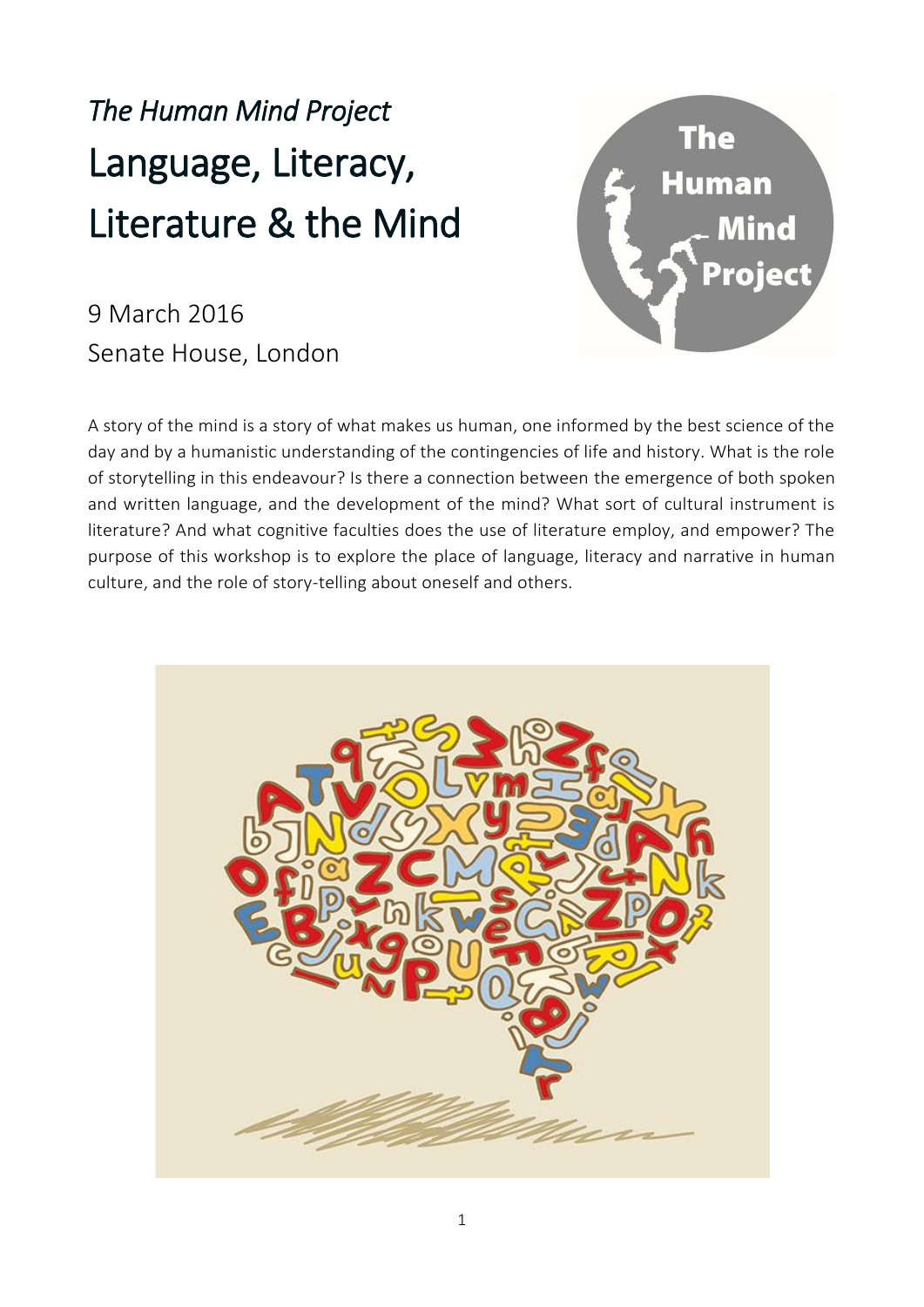# Event Program

Wifi Access: University of London Wifi can be accessed from all locations in Senate House. Please select network UOL Conferences and enter the password thesev

09:30 *Registration and Coffee in Senate House, Room 349*

10:00 WELCOME AND INTRODUCTION

Colin Blakemore, Professor of Neuroscience and Philosophy; and Project Leader of *The Human Mind Project*, School of Advanced Study, University of London

#### Chair: Mattia Gallotti

Research Fellow in Philosophy; and Manager of *The Human Mind Project*, School of Advanced Study, University of London

10:30 BEYOND SYMPTOMATIC READING

#### Sarah Churchwell

Chair of Public Understanding of the Humanities, School of Advanced Study, University of London

THE EVOLUTIONARY ORIGINS OF HUMAN COMMUNICATION AND LANGUAGES

#### Thomas Scott-Philips

Senior Research Fellow in Cognitive and Evolutionary Anthropology, Durham University

11:30 Discussion

12:00 *Lunch Break*

#### Chair: Barry Smith

Director of the Institute of Philosophy, School of Advanced Study, University of London

13:30 THE VOICES IN OUR HEADS

#### Charles Fernyhough

Professor of Psychology, Durham University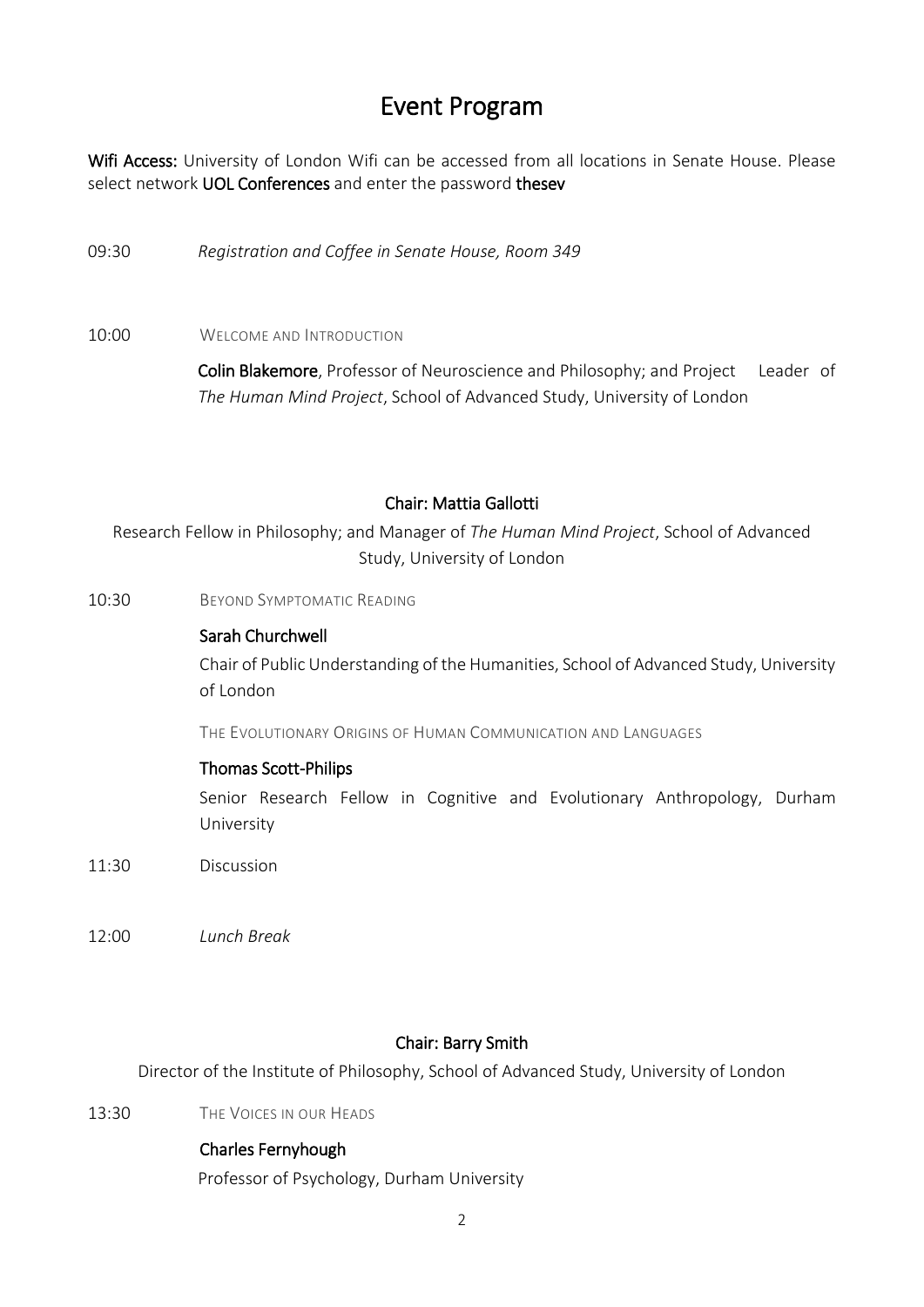|       | ENDORPHINS, COGNITION, AND THE LITERARY RESPONSE TO TRAGEDY                                                                          |
|-------|--------------------------------------------------------------------------------------------------------------------------------------|
|       | Sophie Duncan, Evert van Emde Boas, Laurie Maguire and Jacqueline Thompson<br>Calleva Centre, Magdalen College, University of Oxford |
| 14:30 | Discussion                                                                                                                           |
| 15:00 | Coffee break                                                                                                                         |

## Chair: Colin Blakemore

Professor of Neuroscience and Philosophy; and Project Leader, *The Human Mind Project*, School of Advanced Study, University of London

15:30 WHAT AND HOW DO WE LEARN FROM FICTIONAL STORIES?

## Greg Currie

Professor of Philosophy, University of York

SPEECH ON THE BRAIN – THE SEARCH FOR MEANING

#### Sophie Scott

Professor of Cognitive Neuroscience, University College London

- 16:30 Discussion
- 17.15 *Drinks Reception in Senate House, Room 243*
- 18.30 *End of Day*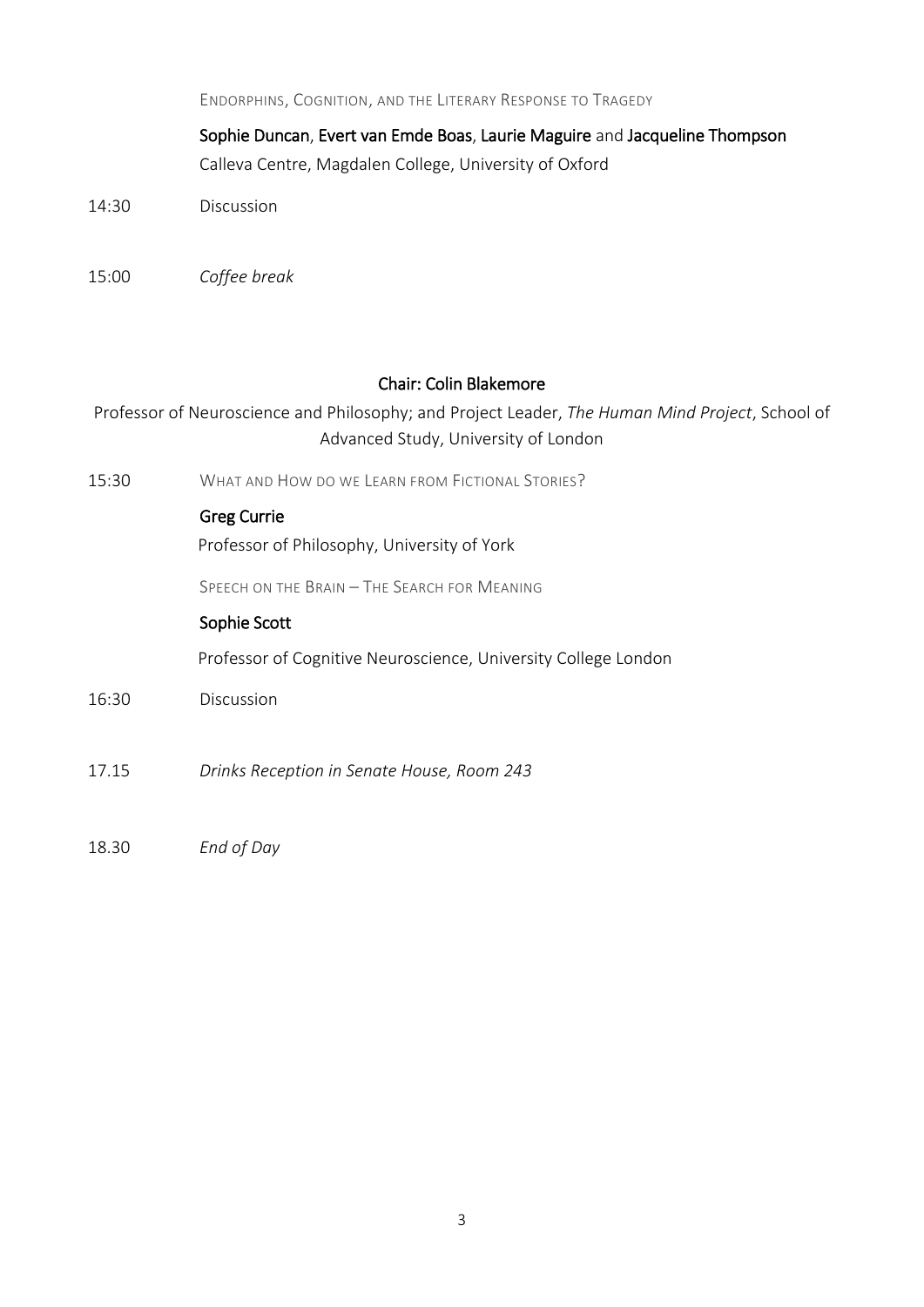# **Abstracts**

#### BEYOND SYMPTOMATIC READING

#### Sarah Churchwell, School of Advanced Study, University of London

Abstract to follow

#### THE EVOLUTIONARY ORIGINS OF HUMAN COMMUNICATION AND LANGUAGES

#### Thomas Scott-Philips, Durham University

Linguistic communication is arguably humanity's most distinctive characteristic. Why are we the only species that communicates in this way? In this talk, I will present reasons to believe that the foundational difference between humans and other species is not strictly language, but rather about the type of communication used. Unlike other systems, human communication depends upon advanced forms of social psychology, and the difference between this and the communication of other species is a difference of kind, not of degree. Languages are, in turn, conventions that enhance the expressive potential of this distinctly human means of communicating. The result is a system that is extremely flexible, and rich in possibility. Human culture could not exist without it.

#### THE VOICES IN OUR HEADS

## Charles Fernyhough, Durham University

What role do words play in our conscious experience? Many people report that their thoughts are highly verbal. In this talk I will focus on some key recent findings on the phenomenon of inner speech (as psychologists refer to it) and the more atypical experience of hearing voices (or auditory verbal hallucinations). I will describe some research from our interdisciplinary Hearing the Voice project at Durham University, focusing on the value of viewing some types of voice-hearing as forms of inner dialogue, and the role of such experiences in literary creativity.

#### ENDORPHINS, COGNITION, AND THE LITERARY RESPONSE TO TRAGEDY

Sophie Duncan, Evert van Emde Boas, Laurie Maguire, and Jacqueline Thompson, University of Oxford

*"*Why does tragedy give pleasure?" is a question that has occupied critics from Aristotle to Eagleton. As a concept, the interaction of pain and pleasure is simultaneously aesthetic, emotional, and somatic. We explore spectators' responses to tragedy by looking at the role played by endorphins. Our paper chronicles the results of a practical experiment in which audiences watched the 90-minute film *Stuart: A Life Backwards.*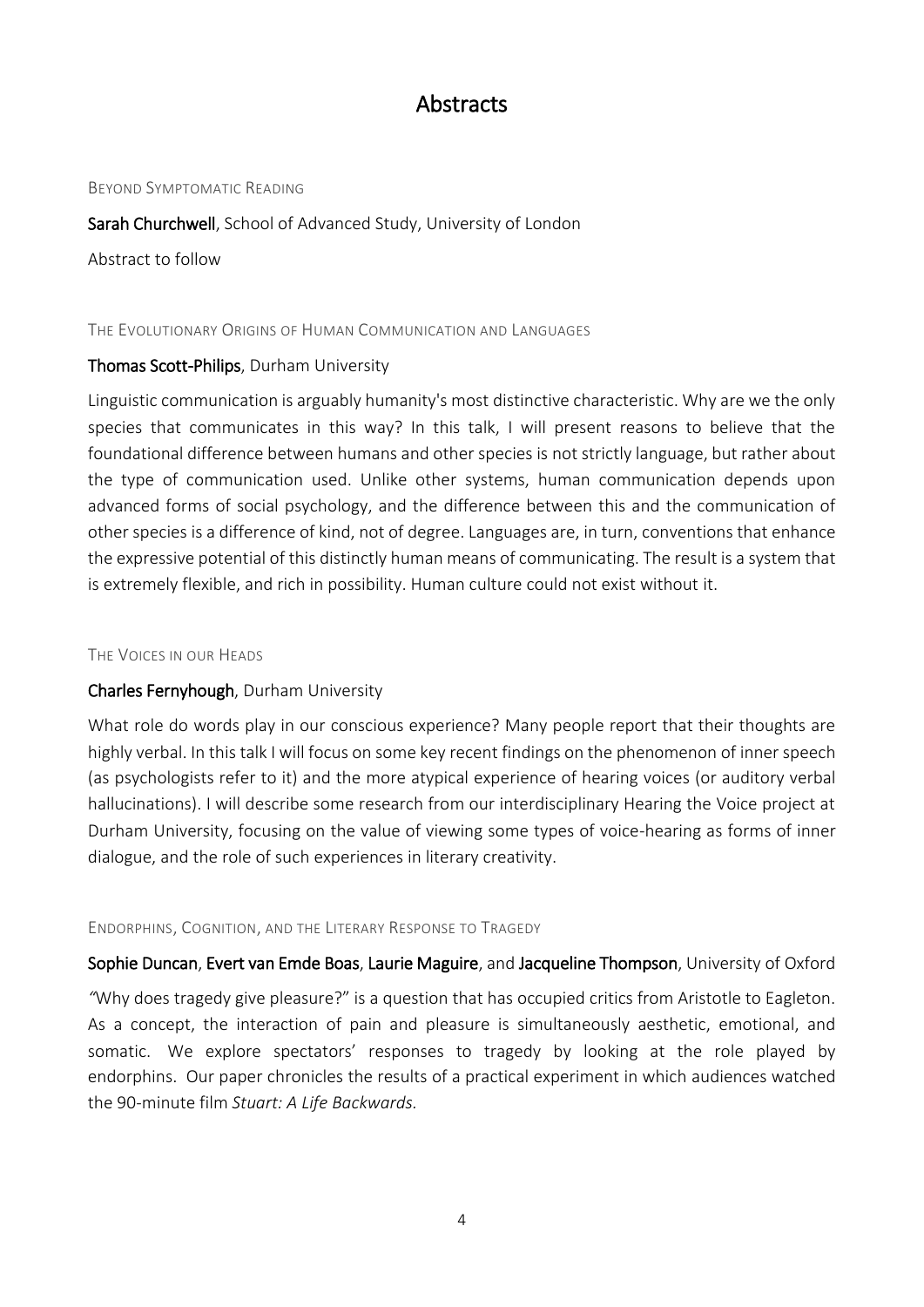## Greg Currie, University of York

Language provides a notoriously unreliable system of signalling. There are many reasons, and many opportunities to use it to mislead your audience. At some stage the deliberate transmission of false information gave rise to a more benign project--fiction, where the falsity of what is said is common knowledge between sender and receiver. But audiences of fiction don't turn off their knowledge gathering systems when they encounter fiction; there is plenty of evidence that it affects belief and other systems capable of learning, and is often sought for that very reason. How do people learn from fictional stories? Should we think that fictions, or some of them, are more likely to be sources of ignorance and error than of knowledge? I will not be able to answer these questions with any completeness but I hope to make a start.

SPEECH ON THE BRAIN – THE SEARCH FOR MEANING Sophie Scott, University College London Abstract to follow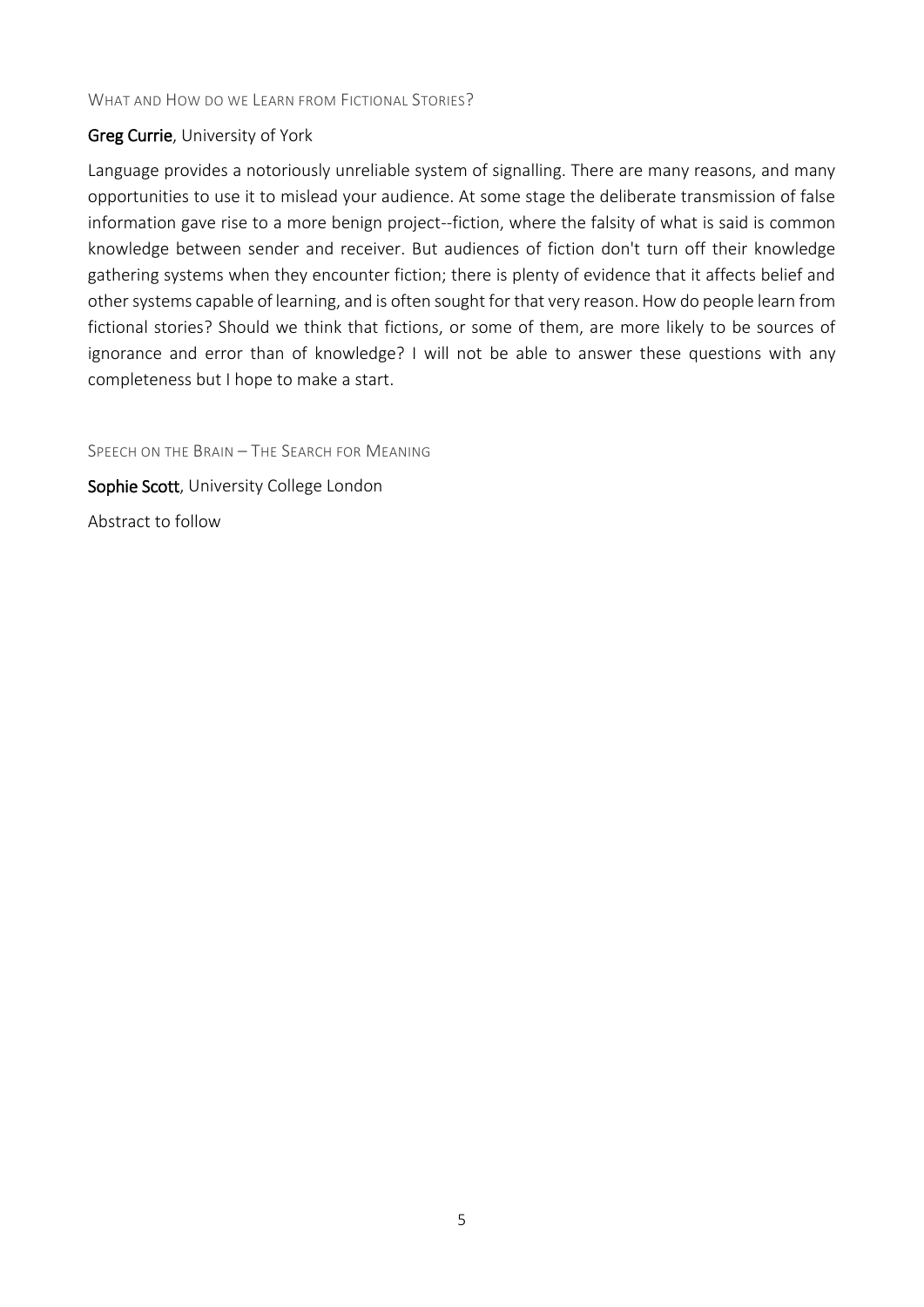# Arrival and Information

"Language, Literacy, Literature and the Mind" is taking place in Room 349, Senate House. Upon arrival at Senate House please enquire at reception for directions to the room. The drinks reception will take place in Room 243 from 5:15 pm.

Our full address please is listed below. Nearest tube stations are Russell Square and Goodge Street.

Senate House Malet Street London, WC1E 7HU

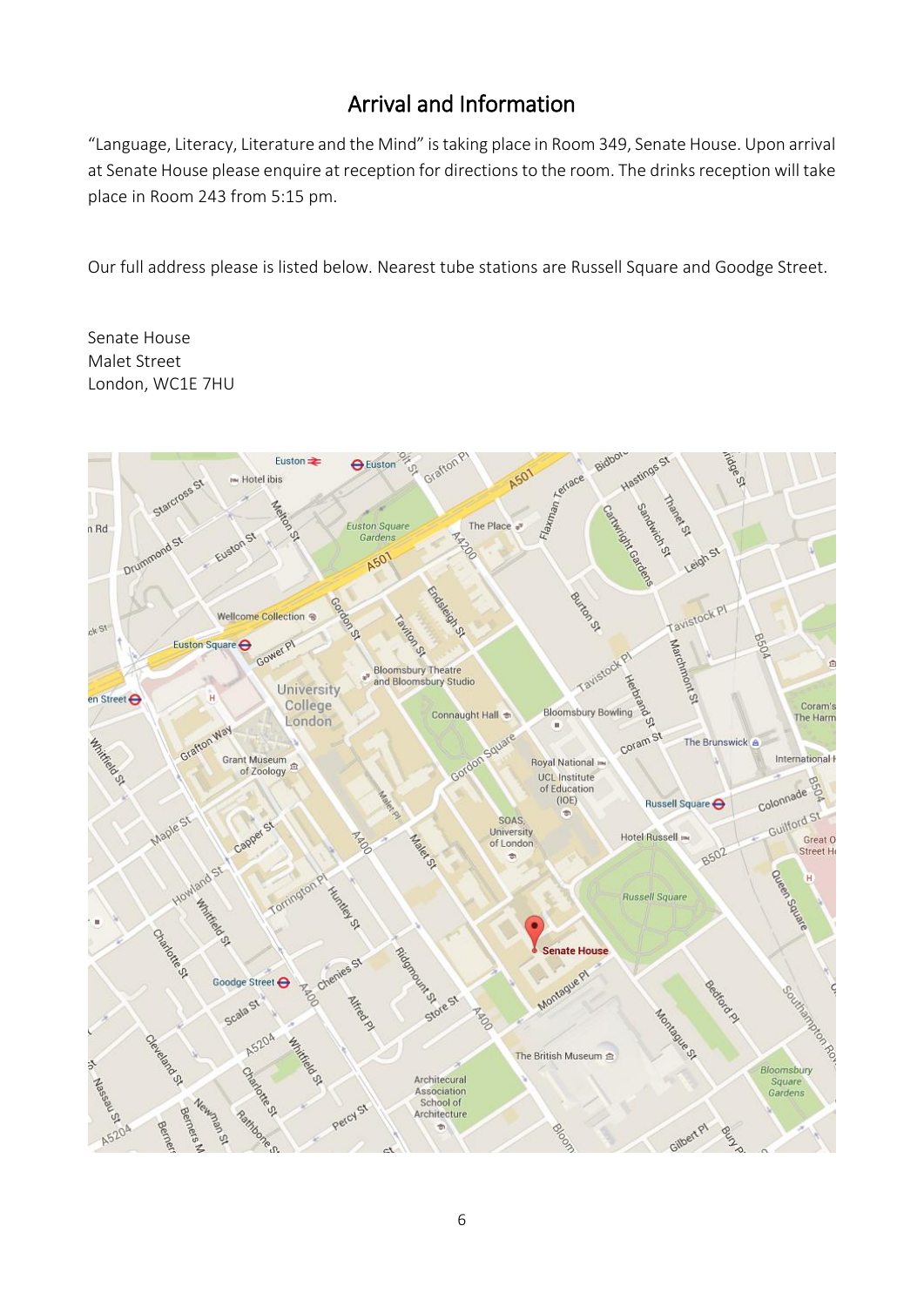# Where to Eat

There are many sandwich bars, cafes and restaurants in the immediate vicinity of UCL and Senate House. Below is a list of a few suggestions of places to enjoy lunch, all within a few minutes' walk.

## COFFEE:

Senate House South: coffee and sandwich bar under the grand staircase *Store Street Espresso:* 40 Store Street *The Life Goddess*: 29 Store Street *Café Nero:* 79 & 187 Tottenham Court Road, and in Paperchase, 213 Tottenham Court Road *EAT:* 94 Tottenham Court Road *Prêt-a-Manger:* Tottenham Court Road/Bayley Street and near Goodge Street, also 40 Bernard Street (opposite Russell Square station) *Sharp's:* 9 Windmill Street (coffee with or without a haircut)

# NEARBY:

## Store Street:

*Café Deco:* Italian café *Olivelli:* licensed Italian restaurant with a good choice of pizza and pasta *The Life Goddess:* Greek deli serving sandwiches and light lunches *Caffé Paradiso:* Italian café *Busaba Eathai:* recommended modern Thai restaurant (gets busy) *Byron:* hamburgers Co-op mini supermarket

# Tottenham Court Road / Tottenham Street:

Many kinds of eatery, including three Prêt-a-Manger, EAT, two Café Nero. *Meals at Heals,* 196 Tottenham Court Rd + Peyton & Byrne sandwich bar on the ground floor *Pain Quotidien:* corner of Goodge Street for daily bread, salads, soups, etc *Itsu:* sushi, soups and noodles to eat in or take away *Gails and Gails Kitchen:* Bayley Street/ Tottenham Court Road *Pod,* Tottenham Street: hot food and wraps *Yumchaa,* Tottenham Street: tea specialist, serves sandwiches and cakes too *Gigs*, Tottenham Street: fish and chips Supermarkets: Waitrose

# Goodge Street:

Many sandwich shops and other kinds of eatery including EAT, Prêt-a-Manger and Nandos. *Papaya:* Noodles, rice and spicy Asian savouries *Italiano Coffee Co.:* very thin, very cheap pizzas *Benito's Hat Mexican Kitchen:* 56 Goodge Street: burritos etc. *Salento Green Life:* Italian